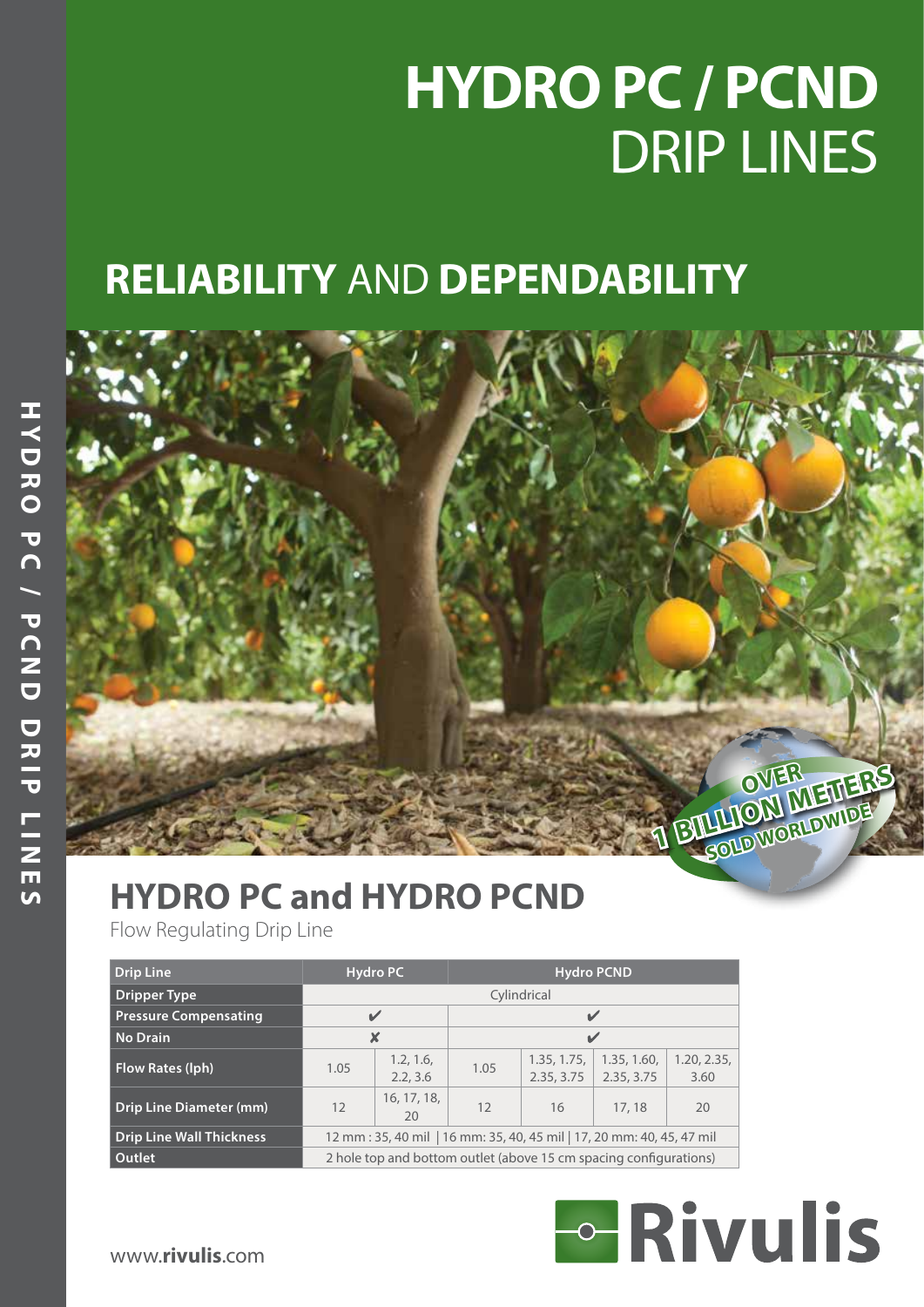#### **HYDRO PC / PCND DRIP LINES**

#### **RELIABILITY** 20 YEARS AND COUNTING

For over 20 years, Hydro PC has been synonymous with reliability.

Farmers from Europe, to Chile, to the USA trust the Hydro PC range of products for long-term horticultural applications including orchards, vineyards and greenhouses.

Manufactured in 7 countries, and exported globally, Hydro PC remains one of the most popular drip lines in the world for one simple reason – you can depend on it season after season.

#### CYLINDRICAL EMITTER: **EXTRA TOUGH DESIGN**

 The Hydro PC range cylindrical drippers are large, tough and can tolerate harsh environments. That's why you will see Hydro drip line used everywhere from the vineyards in Europe, to orchards in Australia.





#### DUAL OUTLETS: BUILT-IN REDUNDANCY

Unlike other emitters with just one outlet, if a Hydro PC emitter outlet becomes blocked, a second outlet on the opposing side provides redundancy to the emitter. An additional benefit of the dual outlets is that it doesn't matter what direction you lay the tube.

Dual outlets are standard in all Hydro PC configurations with 15 cm and greater spacing.

### MULTI-ZONE INLET FILTER: PROTECTING YOUR EMITTERS YEAR AFTER YEAR

Due to its unique cylindrical design, Hydro PC is built with a larger inlet filter than most competing drip lines.



*Did you know Hydro PC has 600% more effective filtration area than the leading competitor?*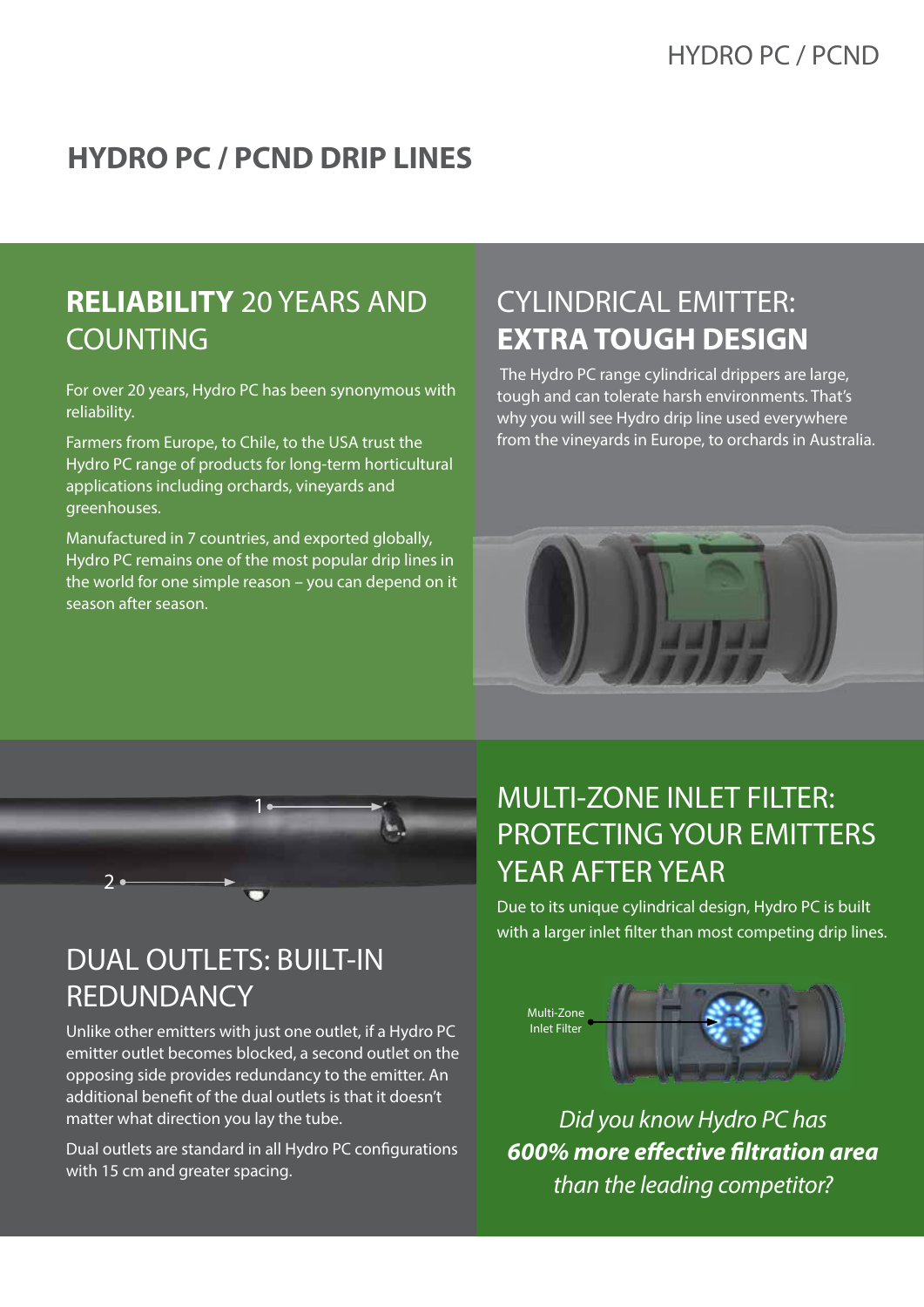#### **PC OR PCND:** WHAT TO USE?

#### **PC**

**Stands for:** Pressure compensating

**What does it do:** Within a relatively large pressure range, PC ensures the same flow per dripper regardless of what the pressure is at that point of the tube. So the dripper at lower elevation will emit the same amount of water as the dripper at the highest point

**Where to use:** Undulating ground and long-run lengths

#### **PCND**

**Stands for:** Pressure compensating & no-drain

**Also known as:** CNL

**What does it do:** In addition to pressure compensating, the dripper seals when pressure falls below 1 m pressure (1.2 m pressure in 12 mm Hydro PCND) to stop water draining out of the tube at shut-off

**Where to use:** Pulse irrigation, sub-surface and highly undulating ground. Also ideal for greenhouse applications.





Labyrinth Intake filter

#### WHITE DRIP LINE: **DISCOVER THE BENEFITS**

For your next drip line installation, consider the many benefits of using WHITE drip line. Available for all Hydro PC and PCND configurations.

• Absorbs less radiation than black tube.

• Gets your water temperature lower in your drip line. Very helpful in pulsing applications where water remains in the tube between irrigating.

• Co-extruded strong and durable manufacturing process.

• Great for greenhouses where the white tube provides additional reflective surfaces.

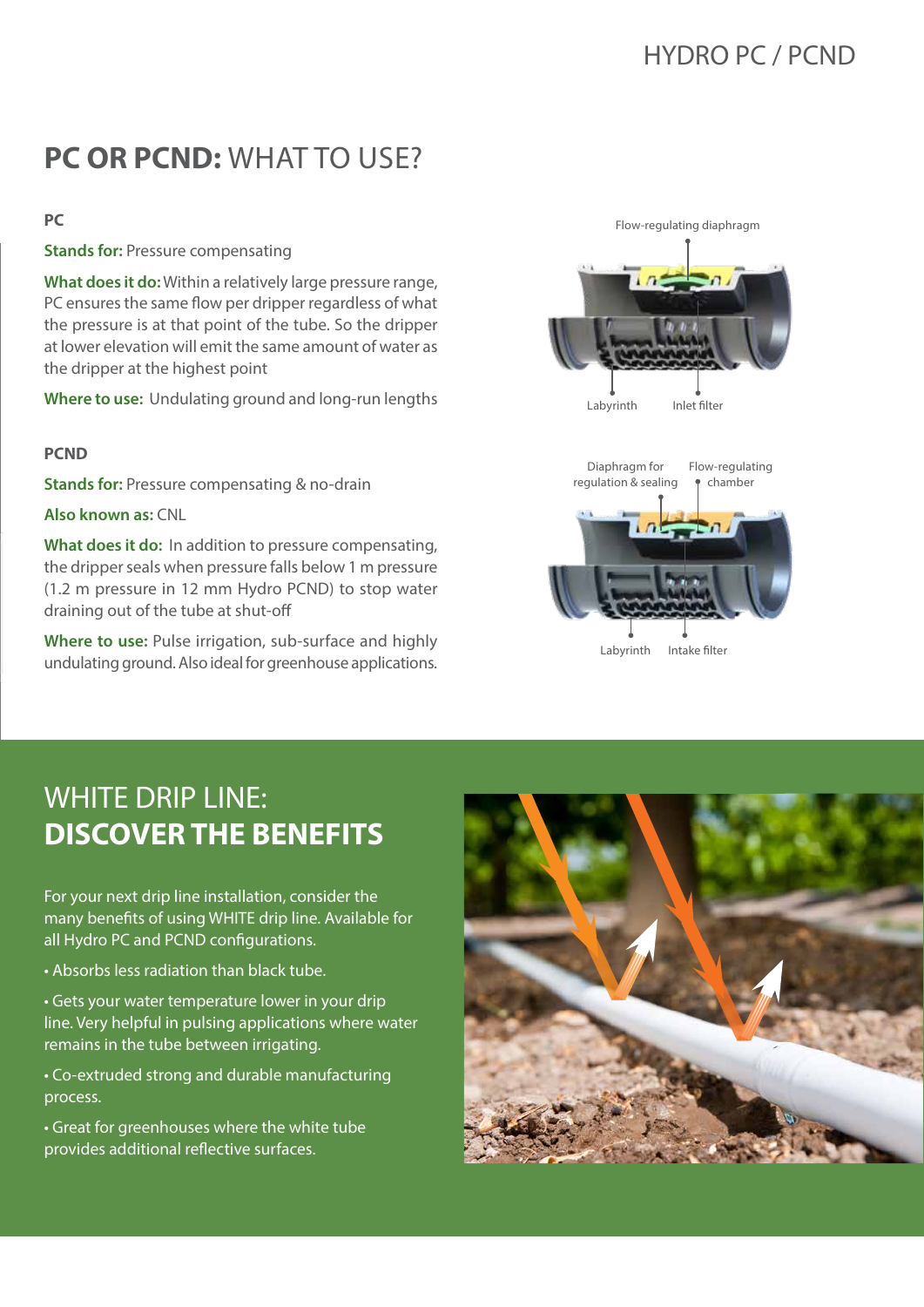### HYDRO PC **PERFORMANCE DATA**

| Nominal<br>Ø | Wall<br>Thickness |      | Internal<br>Ø | Outside<br>Ø | <b>Flow</b><br>Rate | Operating<br>Pressure | Roll<br>Length |     |     |     | Maximum Run Length (10% FV)<br>Spacing between Drippers (cm) |     |     |     |     |
|--------------|-------------------|------|---------------|--------------|---------------------|-----------------------|----------------|-----|-----|-----|--------------------------------------------------------------|-----|-----|-----|-----|
|              |                   |      |               |              |                     | Range                 |                | 15  | 20  | 30  | 40                                                           | 50  | 60  | 75  | 100 |
| (mm)         | (mil)             | (mm) | (mm)          | (mm)         | (I/h)               | (bar)                 | (m)            | (m) | (m) | (m) | (m)                                                          | (m) | (m) | (m) | (m) |
| 12           | 25                | 0.64 | 10.4          | 11.7         |                     | $0.75 - 2.5$          |                | 54  | 70  | 99  | 127                                                          | 152 | 176 | 209 | 260 |
| 12           | 35                | 0.89 | 10.4          | 12.2         | 1.05                | $0.75 - 3.0$          | 600            | 59  | 76  | 109 | 138                                                          | 166 | 192 | 229 | 284 |
| 12           | 40                | 1.02 | 10.4          | 12.4         |                     | $0.75 - 3.5$          |                | 63  | 82  | 117 | 149                                                          | 179 | 206 | 246 | 306 |
| 16           | 35                | 0.89 | 13.8          | 15.6         |                     | $0.6 - 3.0$           |                | 90  | 117 | 166 | 211                                                          | 253 | 292 | 347 | 431 |
| 16           | 40                | 1.02 | 13.8          | 15.8         | 1.2                 | $0.6 - 3.5$           | 400            | 97  | 125 | 178 | 227                                                          | 272 | 314 | 374 | 464 |
| 16           | 45                | 1.14 | 13.8          | 16.1         |                     | $0.6 - 3.5$           |                | 97  | 125 | 178 | 227                                                          | 272 | 314 | 374 | 464 |
| 17           | 35                | 0.89 | 15.3          | 17.1         |                     | $0.6 - 3.0$           | 350            | 114 | 147 | 207 | 261                                                          | 312 | 359 | 425 | 525 |
| 17           | 40                | 1.02 | 15.3          | 17.3         | 1.2                 | $0.6 - 3.5$           |                | 122 | 157 | 222 | 281                                                          | 336 | 386 | 458 | 565 |
| 17           | 45                | 1.14 | 15.3          | 17.6         |                     | $0.6 - 3.5$           |                | 122 | 157 | 222 | 281                                                          | 336 | 386 | 458 | 565 |
| 17           | 47                | 1.19 | 15.3          | 17.7         |                     | $0.6 - 3.5$           |                | 122 | 157 | 222 | 281                                                          | 336 | 386 | 458 | 565 |
| 20           | 40                | 1.02 | 17.6          | 19.6         |                     | $0.75 - 3.5$          |                | 160 | 206 | 289 | 364                                                          | 434 | 499 | 590 | 727 |
| 20           | 45                | 1.14 | 17.6          | 19.9         | 1.2                 | $0.75 - 3.5$          | 300            | 160 | 206 | 289 | 364                                                          | 434 | 499 | 590 | 727 |
| 20           | 47                | 1.19 | 17.6          | 20.0         |                     | $0.75 - 3.5$          |                | 160 | 206 | 289 | 364                                                          | 434 | 499 | 590 | 727 |
| 16           | 35                | 0.89 | 13.8          | 15.6         |                     | $0.75 - 3.0$          |                | 75  | 97  | 137 | 175                                                          | 210 | 242 | 288 | 358 |
| 16           | 40                | 1.02 | 13.8          | 15.8         | 1.6                 | $0.75 - 3.5$          | 400            | 80  | 104 | 148 | 188                                                          | 226 | 260 | 310 | 385 |
| 16           | 45                | 1.14 | 13.8          | 16.1         |                     | $0.75 - 3.5$          |                | 80  | 104 | 148 | 188                                                          | 226 | 260 | 310 | 385 |
| 17           | 35                | 0.89 | 15.3          | 17.1         |                     | $0.75 - 3.0$          |                | 94  | 121 | 172 | 217                                                          | 259 | 298 | 353 | 437 |
| 17           | 40                | 1.02 | 15.3          | 17.3         | 1.6                 | $0.75 - 3.5$          | 350            | 101 | 130 | 184 | 233                                                          | 278 | 320 | 380 | 470 |
| 17           | 45                | 1.14 | 15.3          | 17.6         |                     | $0.75 - 3.5$          |                | 101 | 130 | 184 | 233                                                          | 278 | 320 | 380 | 470 |
| 17           | 47                | 1.19 | 15.3          | 17.7         |                     | $0.75 - 3.5$          |                | 101 | 130 | 184 | 233                                                          | 278 | 320 | 380 | 470 |
| 20           | 40                | 1.02 | 17.6          | 19.6         |                     | $0.75 - 3.5$          |                | 133 | 170 | 240 | 302                                                          | 360 | 415 | 490 | 604 |
| 20           | 45                | 1.14 | 17.6          | 19.9         | 1.6                 | $0.75 - 3.5$          | 300            | 133 | 170 | 240 | 302                                                          | 360 | 415 | 490 | 604 |
| 20           | 47                | 1.19 | 17.6          | 20.0         |                     | $0.75 - 3.5$          |                | 133 | 170 | 240 | 302                                                          | 360 | 415 | 490 | 604 |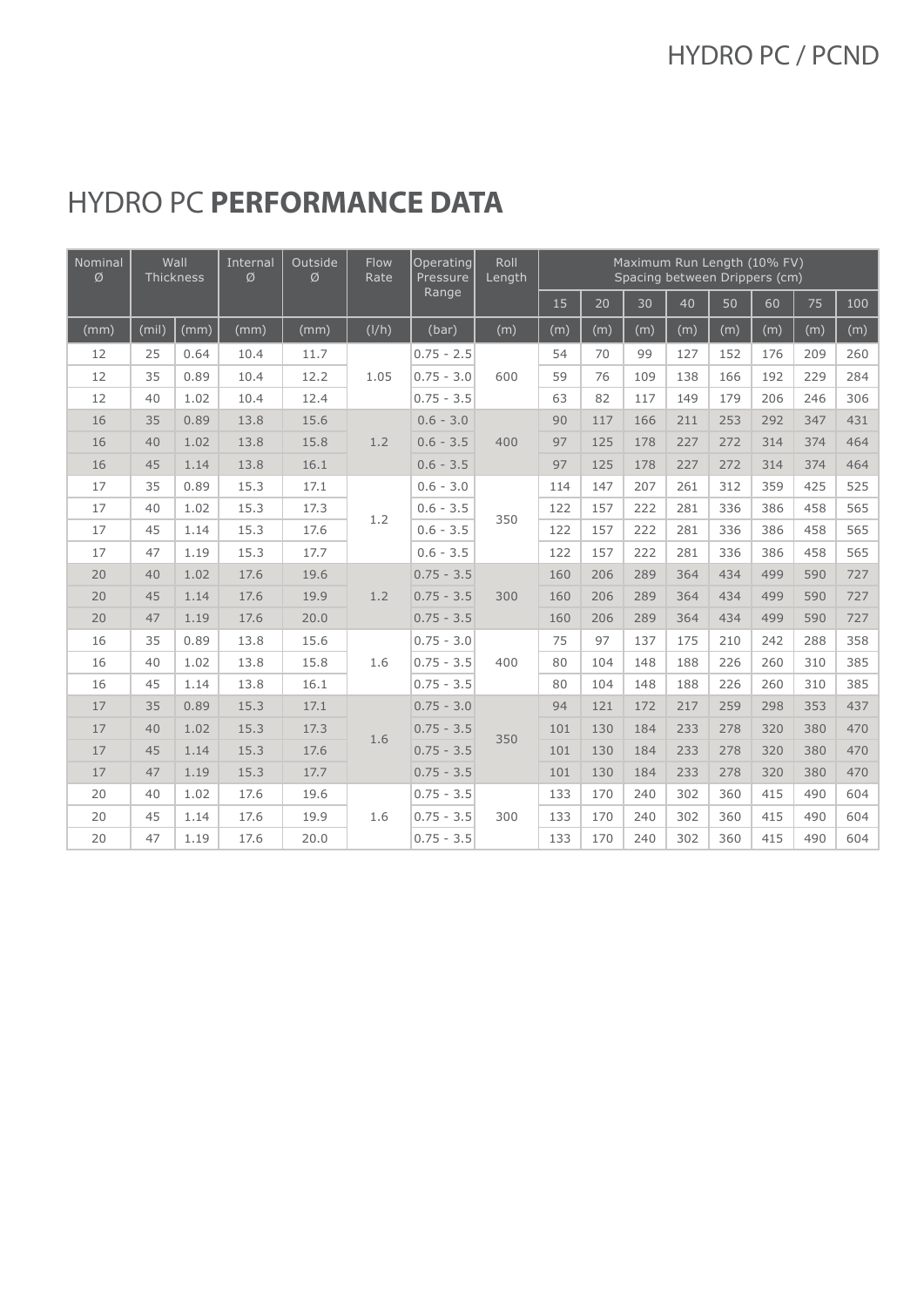### HYDRO PC **PERFORMANCE DATA**

| Nominal<br>Ø | Wall<br>Thickness |      | Outside<br>Internal<br>Ø<br>Ø |      | <b>Flow</b><br>Operating<br>Rate<br>Pressure |              | Roll<br>Length |     |     |     |     |     | Maximum Run Length (10% FV)<br>Spacing between Drippers (cm) |     |     |
|--------------|-------------------|------|-------------------------------|------|----------------------------------------------|--------------|----------------|-----|-----|-----|-----|-----|--------------------------------------------------------------|-----|-----|
|              |                   |      |                               |      |                                              | Range        |                | 15  | 20  | 30  | 40  | 50  | 60                                                           | 75  | 100 |
| (mm)         | (mil)             | (mm) | (mm)                          | (mm) | (I/h)                                        | (bar)        | (m)            | (m) | (m) | (m) | (m) | (m) | (m)                                                          | (m) | (m) |
| 16           | 35                | 0.89 | 13.8                          | 15.6 |                                              | $0.75 - 3.0$ |                | 61  | 78  | 112 | 142 | 171 | 197                                                          | 234 | 291 |
| 16           | 40                | 1.02 | 13.8                          | 15.8 | 2.2                                          | $0.75 - 3.5$ | 400            | 65  | 84  | 120 | 153 | 183 | 212                                                          | 252 | 313 |
| 16           | 45                | 1.14 | 13.8                          | 16.1 |                                              | $0.75 - 3.5$ |                | 65  | 84  | 120 | 153 | 183 | 212                                                          | 252 | 313 |
| 17           | 35                | 0.89 | 15.3                          | 17.1 |                                              | $0.75 - 3.0$ |                | 77  | 99  | 139 | 176 | 211 | 243                                                          | 287 | 355 |
| 17           | 40                | 1.02 | 15.3                          | 17.3 | 2.2                                          | $0.75 - 3.5$ | 350            | 82  | 106 | 149 | 190 | 227 | 261                                                          | 309 | 382 |
| 17           | 45                | 1.14 | 15.3                          | 17.6 |                                              | $0.75 - 3.5$ |                | 82  | 106 | 149 | 190 | 227 | 261                                                          | 309 | 382 |
| 17           | 47                | 1.19 | 15.3                          | 17.7 |                                              | $0.75 - 3.5$ |                | 82  | 106 | 149 | 190 | 227 | 261                                                          | 309 | 382 |
| 20           | 40                | 1.02 | 17.6                          | 19.6 |                                              | $0.75 - 3.5$ | 300            | 108 | 138 | 195 | 246 | 293 | 337                                                          | 398 | 492 |
| 20           | 45                | 1.14 | 17.6                          | 19.9 | 2.2                                          | $0.75 - 3.5$ |                | 108 | 138 | 195 | 246 | 293 | 337                                                          | 398 | 492 |
| 20           | 47                | 1.19 | 17.6                          | 20.0 |                                              | $0.75 - 3.5$ |                | 108 | 138 | 195 | 246 | 293 | 337                                                          | 398 | 492 |
| 16           | 35                | 0.89 | 13.8                          | 15.6 |                                              | $0.75 - 3.0$ |                | 44  | 57  | 81  | 103 | 124 | 143                                                          | 171 | 212 |
| 16           | 40                | 1.02 | 13.8                          | 15.8 | 3.6                                          | $0.75 - 3.5$ | 400            | 47  | 61  | 87  | 110 | 133 | 154                                                          | 184 | 228 |
| 16           | 45                | 1.14 | 13.8                          | 16.1 |                                              | $0.75 - 3.5$ |                | 47  | 61  | 87  | 110 | 133 | 154                                                          | 184 | 228 |
| 17           | 35                | 0.89 | 15.3                          | 17.1 |                                              | $0.75 - 3.0$ |                | 55  | 71  | 101 | 128 | 153 | 176                                                          | 209 | 259 |
| 17           | 40                | 1.02 | 15.3                          | 17.3 | 3.6                                          | $0.75 - 3.5$ | 350            | 59  | 77  | 108 | 138 | 165 | 190                                                          | 224 | 279 |
| 17           | 45                | 1.14 | 15.3                          | 17.6 |                                              | $0.75 - 3.5$ |                | 59  | 77  | 108 | 138 | 165 | 190                                                          | 224 | 279 |
| 17           | 47                | 1.19 | 15.3                          | 17.7 |                                              | $0.75 - 3.5$ |                | 59  | 77  | 108 | 138 | 165 | 190                                                          | 224 | 279 |
| 20           | 40                | 1.02 | 17.6                          | 19.6 |                                              | $0.75 - 3.5$ |                | 78  | 100 | 141 | 179 | 213 | 245                                                          | 290 | 358 |
| 20           | 45                | 1.14 | 17.6                          | 19.9 | 3.6                                          | $0.75 - 3.5$ | 300            | 78  | 100 | 141 | 179 | 213 | 245                                                          | 290 | 358 |
| 20           | 47                | 1.19 | 17.6                          | 20.0 |                                              | $0.75 - 3.5$ |                | 78  | 100 | 141 | 179 | 213 | 245                                                          | 290 | 358 |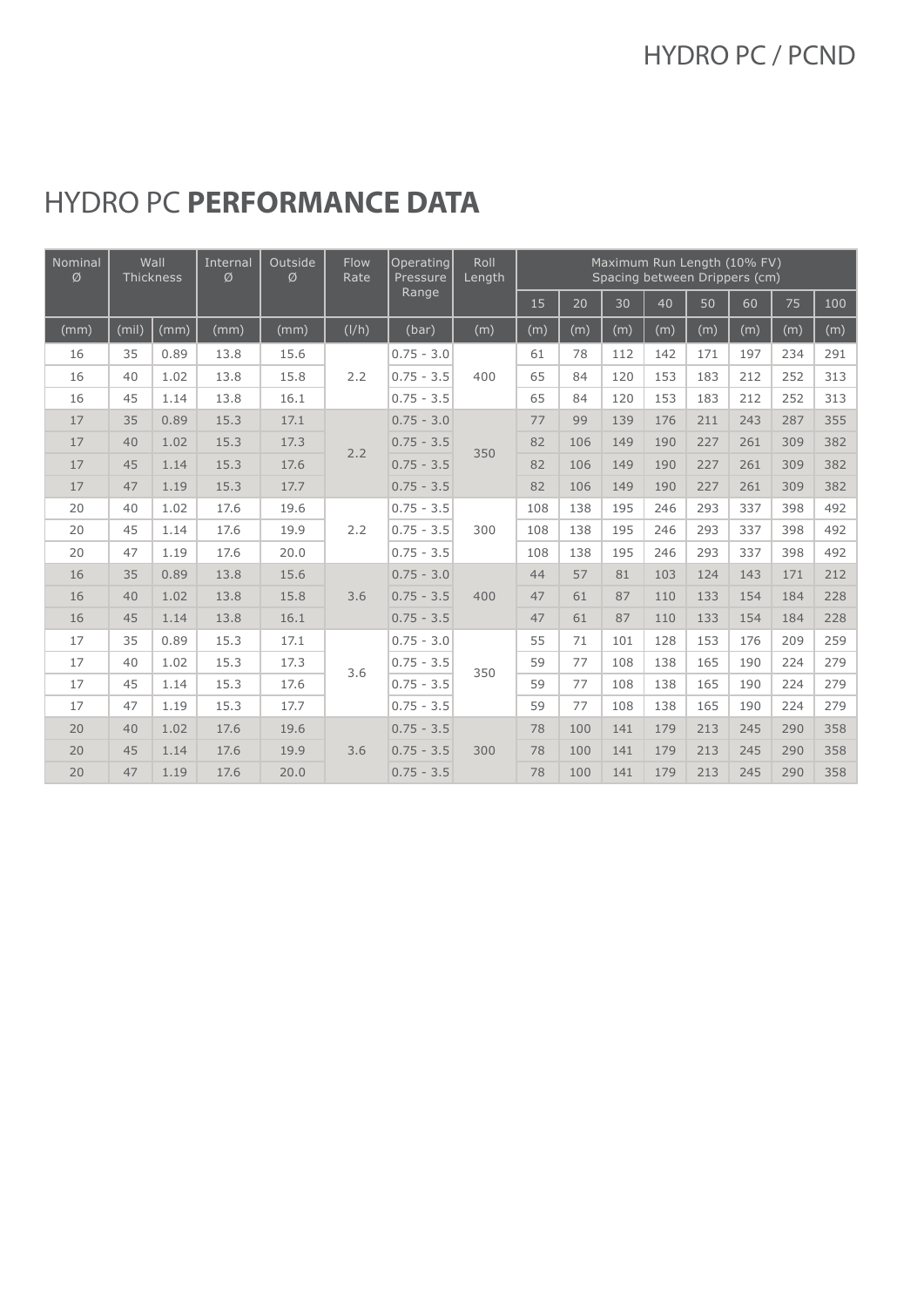#### HYDRO PCND **PERFORMANCE DATA**

| Nominal<br>Ø | Wall<br>Thickness |      | Internal<br>Ø | Outside<br>Ø | <b>Flow</b><br>Rate | Operating<br>Pressure | Roll<br>Length |     |     |     |     |     | Maximum Run Length (10% FV)<br>Spacing between Drippers (cm) |     |     |
|--------------|-------------------|------|---------------|--------------|---------------------|-----------------------|----------------|-----|-----|-----|-----|-----|--------------------------------------------------------------|-----|-----|
|              |                   |      |               |              |                     | Range                 |                | 15  | 20  | 30  | 40  | 50  | 60                                                           | 75  | 100 |
| (mm)         | (mil)             | (mm) | (mm)          | (mm)         | (I/h)               | (bar)                 | (m)            | (m) | (m) | (m) | (m) | (m) | (m)                                                          | (m) | (m) |
| 12           | 25                | 0.64 | 10.4          | 11.7         |                     | $0.75 - 2.5$          |                | 54  | 70  | 99  | 127 | 152 | 176                                                          | 209 | 260 |
| 12           | 35                | 0.89 | 10.4          | 12.2         | 1.05                | $0.75 - 3.0$          | 600            | 59  | 76  | 109 | 138 | 166 | 192                                                          | 229 | 284 |
| 12           | 40                | 1.02 | 10.4          | 12.4         |                     | $0.75 - 3.5$          |                | 63  | 82  | 117 | 149 | 179 | 206                                                          | 246 | 306 |
| 16           | 35                | 0.89 | 13.8          | 15.6         |                     | $0.6 - 3.0$           |                | 84  | 108 | 154 | 195 | 234 | 271                                                          | 322 | 399 |
| 16           | 40                | 1.02 | 13.8          | 15.8         | 1.35                | $0.6 - 3.5$           | 400            | 90  | 116 | 165 | 210 | 252 | 291                                                          | 347 | 430 |
| 16           | 45                | 1.14 | 13.8          | 16.1         |                     | $0.6 - 3.5$           |                | 90  | 116 | 165 | 210 | 252 | 291                                                          | 347 | 430 |
| 17           | 35                | 0.89 | 15.3          | 17.1         |                     | $0.6 - 3.0$           |                | 106 | 136 | 191 | 242 | 289 | 333                                                          | 394 | 486 |
| 17           | 40                | 1.02 | 15.3          | 17.3         |                     | $0.6 - 3.5$           | 350            | 113 | 146 | 206 | 260 | 311 | 358                                                          | 424 | 523 |
| 17           | 45                | 1.14 | 15.3          | 17.6         | 1.35                | $0.6 - 3.5$           |                | 113 | 146 | 206 | 260 | 311 | 358                                                          | 424 | 523 |
| 17           | 47                | 1.19 | 15.3          | 17.7         |                     | $0.6 - 3.5$           |                | 113 | 146 | 206 | 260 | 311 | 358                                                          | 424 | 523 |
| 20           | 45                | 1.14 | 17.6          | 19.9         | 1.2                 | $0.75 - 3.5$          | 300            | 160 | 206 | 289 | 364 | 434 | 499                                                          | 590 | 727 |
| 20           | 47                | 1.19 | 17.6          | 20.0         |                     | $0.75 - 3.5$          |                | 160 | 206 | 289 | 364 | 434 | 499                                                          | 590 | 727 |
| 16           | 35                | 0.89 | 13.8          | 15.6         | 1.75                | $0.75 - 3.0$          | 400            | 70  | 91  | 130 | 165 | 198 | 229                                                          | 272 | 338 |
| 16           | 40                | 1.02 | 13.8          | 15.8         |                     | $0.75 - 3.5$          |                | 76  | 98  | 139 | 177 | 213 | 246                                                          | 293 | 363 |
| 16           | 45                | 1.14 | 13.8          | 16.1         |                     | $0.75 - 3.5$          |                | 76  | 98  | 139 | 177 | 213 | 246                                                          | 293 | 363 |
| 17           | 35                | 0.89 | 15.3          | 17.1         |                     | $0.75 - 3.0$          | 350            | 94  | 121 | 172 | 217 | 259 | 298                                                          | 353 | 437 |
| 17           | 40                | 1.02 | 15.3          | 17.3         |                     | $0.75 - 3.5$          |                | 101 | 130 | 184 | 233 | 278 | 320                                                          | 380 | 470 |
| 17           | 45                | 1.14 | 15.3          | 17.6         | 1.6                 | $0.75 - 3.5$          |                | 101 | 130 | 184 | 233 | 278 | 320                                                          | 380 | 470 |
| 17           | 47                | 1.19 | 15.3          | 17.7         |                     | $0.75 - 3.5$          |                | 101 | 130 | 184 | 233 | 278 | 320                                                          | 380 | 470 |
| 20           | 45                | 1.14 | 17.6          | 19.9         |                     | $0.75 - 3.5$          | 300            | 125 | 160 | 226 | 285 | 340 | 391                                                          | 462 | 570 |
| 20           | 47                | 1.19 | 17.6          | 20.0         | 1.75                | $0.75 - 3.5$          |                | 125 | 160 | 226 | 285 | 340 | 391                                                          | 462 | 570 |
| 16           | 35                | 0.89 | 13.8          | 15.6         |                     | $0.75 - 3.0$          |                | 58  | 75  | 107 | 136 | 163 | 189                                                          | 224 | 279 |
| 16           | 40                | 1.02 | 13.8          | 15.8         | 2.35                | $0.75 - 3.5$          | 400            | 62  | 81  | 115 | 146 | 176 | 203                                                          | 242 | 300 |
| 16           | 45                | 1.14 | 13.8          | 16.1         |                     | $0.75 - 3.5$          |                | 62  | 81  | 115 | 146 | 176 | 203                                                          | 242 | 300 |
| 17           | 35                | 0.89 | 15.3          | 17.1         |                     | $0.75 - 3.0$          |                | 73  | 94  | 133 | 169 | 202 | 233                                                          | 275 | 340 |
| 17           | 40                | 1.02 | 15.3          | 17.3         |                     | $0.75 - 3.5$          |                | 79  | 101 | 143 | 182 | 217 | 250                                                          | 296 | 366 |
| 17           | 45                | 1.14 | 15.3          | 17.6         | 2.35                | $0.75 - 3.5$          | 350            | 79  | 101 | 143 | 182 | 217 | 250                                                          | 296 | 366 |
| 17           | 47                | 1.19 | 15.3          | 17.7         |                     | $0.75 - 3.5$          |                | 79  | 101 | 143 | 182 | 217 | 250                                                          | 296 | 366 |
| 20           | 45                | 1.14 | 17.6          | 19.9         | 2.35                | $0.75 - 3.5$          | 300            | 103 | 132 | 187 | 236 | 281 | 323                                                          | 382 | 472 |
| 20           | 47                | 1.19 | 17.6          | 20.0         |                     | $0.75 - 3.5$          |                | 103 | 132 | 187 | 236 | 281 | 323                                                          | 382 | 472 |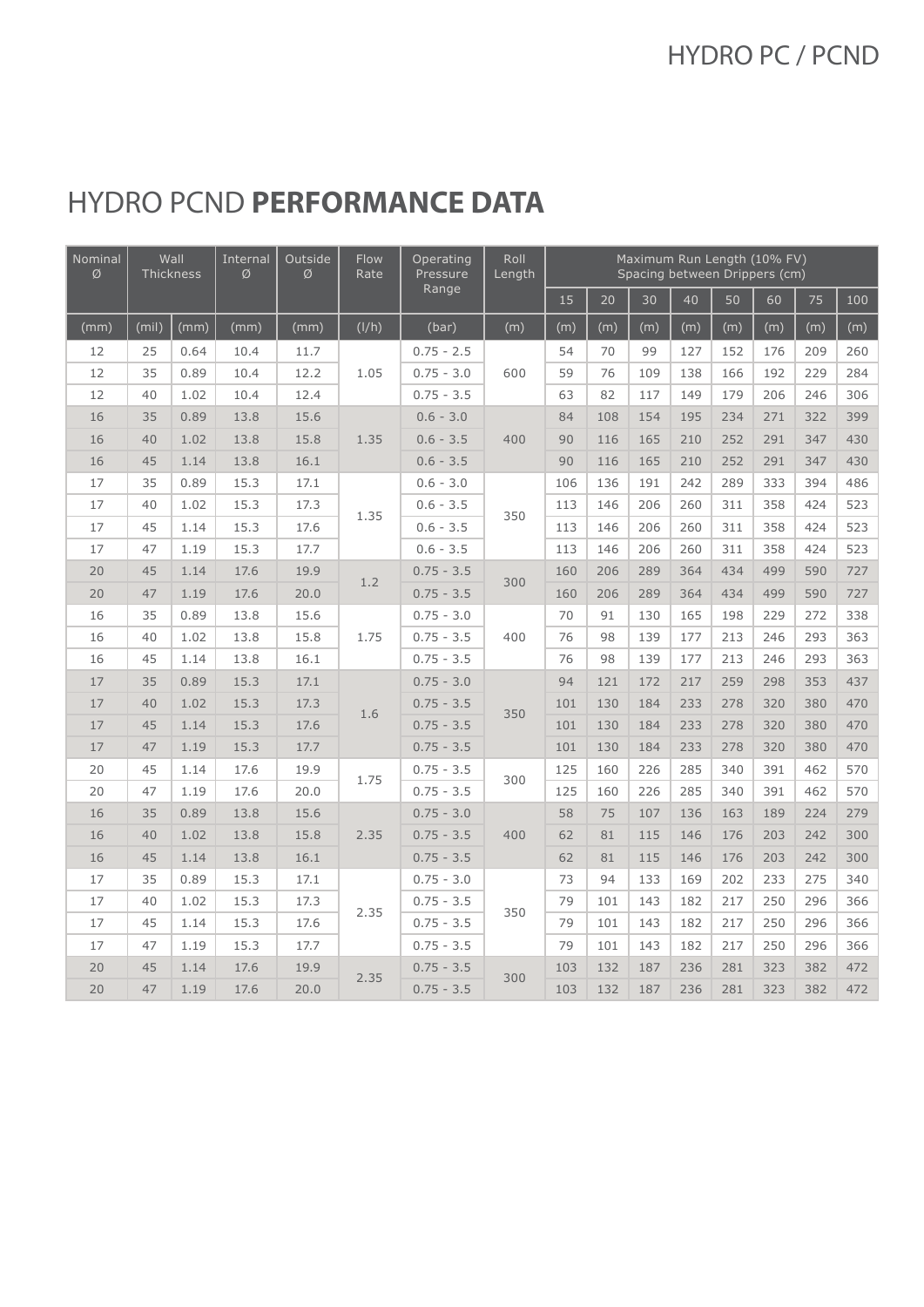| Nominal<br>Ø | Wall<br><b>Thickness</b> |      |      |      |       |              |     |     | Internal<br>Ø | Outside<br>Ø | <b>Flow</b><br>Rate | Operating <br>Pressure | Roll<br>Length | Maximum Run Length (10% FV)<br>Spacing between Drippers (cm) |     |  |  |  |  |  |  |
|--------------|--------------------------|------|------|------|-------|--------------|-----|-----|---------------|--------------|---------------------|------------------------|----------------|--------------------------------------------------------------|-----|--|--|--|--|--|--|
|              |                          |      |      |      |       | Range        |     | 15  | 20            | 30           | 40                  | 50                     | 60             | 75                                                           | 100 |  |  |  |  |  |  |
| (mm)         | (mil)                    | (mm) | (mm) | (mm) | (I/h) | (bar)        | (m) | (m) | (m)           | (m)          | (m)                 | (m)                    | (m)            | (m)                                                          | (m) |  |  |  |  |  |  |
| 16           | 35                       | 0.89 | 13.8 | 15.6 | 3.75  | $0.75 - 3.0$ |     | 43  | 55            | 79           | 100                 | 121                    | 140            | 167                                                          | 207 |  |  |  |  |  |  |
| 16           | 40                       | 1.02 | 13.8 | 15.8 |       | $0.75 - 3.5$ | 400 | 46  | 59            | 84           | 108                 | 130                    | 150            | 179                                                          | 222 |  |  |  |  |  |  |
| 16           | 45                       | 1.14 | 13.8 | 16.1 |       | $0.75 - 3.5$ |     | 46  | 59            | 84           | 108                 | 130                    | 150            | 179                                                          | 222 |  |  |  |  |  |  |
| 17           | 35                       | 0.89 | 15.3 | 17.1 |       | $0.75 - 3.0$ |     | 73  | 94            | 133          | 169                 | 202                    | 233            | 275                                                          | 340 |  |  |  |  |  |  |
| 17           | 40                       | 1.02 | 15.3 | 17.3 | 3.75  | $0.75 - 3.5$ | 350 | 79  | 101           | 143          | 182                 | 217                    | 250            | 296                                                          | 366 |  |  |  |  |  |  |
| 17           | 45                       | 1.14 | 15.3 | 17.6 |       | $0.75 - 3.5$ |     | 79  | 101           | 143          | 182                 | 217                    | 250            | 296                                                          | 366 |  |  |  |  |  |  |
| 17           | 47                       | 1.19 | 15.3 | 17.7 |       | $0.75 - 3.5$ |     | 79  | 101           | 143          | 182                 | 217                    | 250            | 296                                                          | 366 |  |  |  |  |  |  |
| 20           | 45                       | 1.14 | 17.6 | 19.9 | 3.6   | $0.75 - 3.5$ | 300 | 78  | 100           | 141          | 179                 | 213                    | 245            | 290                                                          | 358 |  |  |  |  |  |  |
| 20           | 47                       | 1.19 | 17.6 | 20.0 |       | $0.75 - 3.5$ |     | 78  | 100           | 141          | 179                 | 213                    | 245            | 290                                                          | 358 |  |  |  |  |  |  |

#### HYDRO PCND **PERFORMANCE DATA**